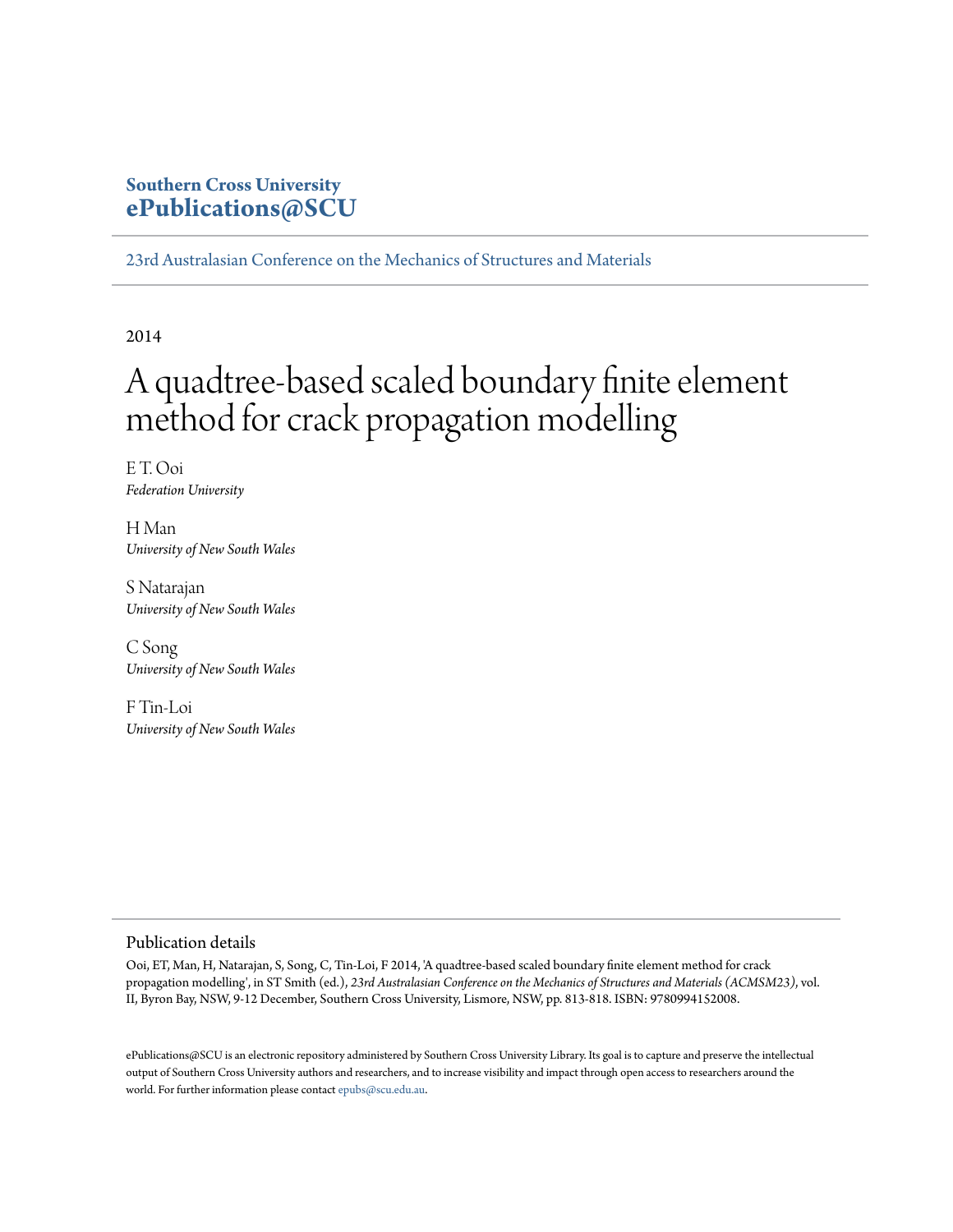# **A QUADTREE-BASED SCALED BOUNDARY FINITE ELEMENT METHOD FOR CRACK PROPAGATION MODELLING**

**E.T. Ooi\*** School Information Technology & Engineering, Federation University Ballarat, VIC, 3353, Australia. e.ooi@federation.edu.au (Corresponding Author)

**H. Man, S. Natarajan, C. Song & F. Tin-Loi** School of Civil & Environmental Engineering, the University of New South Wales Sydney, NSW, 2031, Australia. [h.man@unsw.edu.au,](mailto:h.man@unsw.edu.au) [sundararajan.natarajan@gmail.com,](mailto:sundararajan.natarajan@gmail.com) [f.tin-loi@unsw.edu.au](mailto:f.tin-loi@unsw.edu.au)

# **ABSTRACT**

The quadtree is a hierarchical-type data structure where each parent is recursively divided into four children. This structure makes it particularly efficient for adaptive mesh refinement in regions with localised gradients. Compared with unstructured triangles, mesh generation is more efficient using quadtree decompositions. The finite number of patterns in the quadtree decomposition makes it efficient for data storage and retrieval. Motivated by these advantages, a crack propagation modelling approach using a quadtree-based scaled boundary finite element method (SBFEM) is developed. Starting from the formulation of an arbitrary *n*-sided polygon element, each quadrant in the quadtree mesh is treated as a polygon within the framework of the SBFEM. Special techniques to treat the hanging nodes are not necessary. Moreover, the SBFEM enables accurate calculation of the stress intensity factors directly from its solutions without local mesh refinement or asymptotic enrichment functions. When a crack propagates, it is only necessary to split each quadrant cut by the crack into two. These quadrants are polygons that can be directly modelled by the SBFEM. Changes to the mesh are minimal. The efficiency of this approach is demonstrated using numerical benchmarks.

# **KEYWORDS**

Quadtree, scaled boundary finite element method, crack propagation, fracture.

# **INTRODUCTION**

Quadtrees (Yerry and Shepard 1983) have unique properties that make them particularly suitable for computational modelling of problems that require high efficiency. Its hierarchical tree-like data structure makes it very efficient in adaptive meshing of complex geometries and regions experiencing localised gradients. Moreover, the finite number of patterns in a quadtree structure allows quick data storage and retrieval, making computations with quadtrees very efficient.

Despite of these advantages, adaptation of quadtree meshes into computational analyses within the framework of the finite element method (FEM) is not common in practice. The primary reason for this is the presence of hanging nodes between two adjacent elements of different sizes. The hanging nodes destroy the displacement compatibility between the elements and require special remedial techniques such as imposing constraints, subdivision into triangles and transitional elements (Gupta 1978). Sukumar and Tabarraei (2004) developed an approach to construct conforming shape functions for polygons with arbitrary number of sides and showed that this procedure can be directly employed for

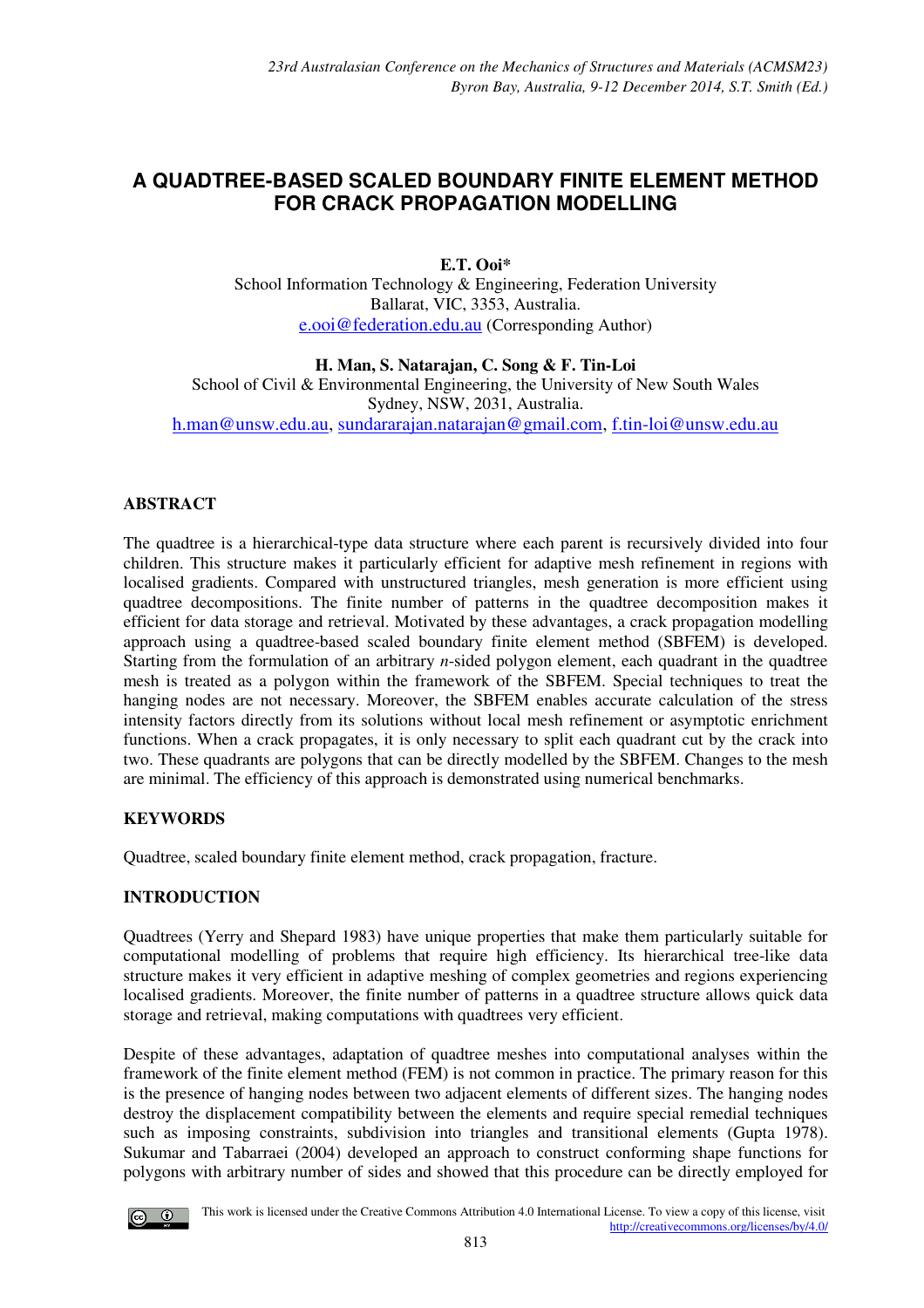computations with quadtree meshes (Tabarraei and Sukumar 2005). It does not make any distinction between hanging nodes and corner nodes in a quadtree mesh.

The scaled boundary finite element method (SBFEM) is a semi-analytical technique that was developed by Song and Wolf (1997). It can be formulated on polygons with arbitrary number of sides (Ooi et al. 2012), allowing it for adaption with quadtree meshes. Each cell in the mesh, regardless of the presence of hanging nodes, is treated as a polygon. This enables the structure of the quadtree to be exploited for efficient computations. This polygon-based formulation also enables the SBFEM to better discretise curved boundaries. The cells that are trimmed by the boundaries are directly treated as polygons. When applied to fracture problems, stress singularities of any kind are analytically represented in the SBFEM's solution of stresses (Song and Wolf 1997) and therefore very accurate. Motivated by these advantages, an approach that combines a quadtree mesh with the SBFEM to model crack propagation is developed in this study.

## **SCALED BOUNDARY FINITE ELEMENT METHOD**

The SBFEM is briefly reviewed. A complete discussion on this subject has been reported in numerous instances in the literature e.g. Song and Wolf (1997). The SBFEM can be implemented on polygons with arbitrary number of sides (Ooi et al., 2012). The polygon geometry is required to satisfy the star convexity criterion i.e. there exists a point within the polygon where the entire boundary is directly visible from it. This point is called the scaling centre.



Figure 1. SBFEM discretisation using polygons

The scaled boundary finite element coordinate system  $(\xi, \eta)$  of a generic polygon is shown in Figure 1a and a polygon modelling a crack in Figure 1b. ξ is the radial coordinate. ξ = 0 at the scaling centre and  $\xi = 1$  at the polygon boundary. η is the local coordinate defined for each one-dimensional finite element that discretises the polygon boundary. The equilibrium condition in each polygon can be derived from the method of weighted residuals and results in the first order differential equation

$$
\xi[\mathbf{u}(\xi) \quad \mathbf{q}(\xi)]_{\xi}^{\mathrm{T}} = -\mathbf{Z}[\mathbf{u}(\xi) \quad \mathbf{q}(\xi)] \tag{1}
$$

where **u**(ξ) are radial displacement functions, **q**(ξ) is the equivalent force vector and **Z** is the standard Hamiltonian matrix in the SBFEM (Song and Wolf 1997). **Z** can be decoupled into pairs of eigenvalues  $(\lambda_i, \lambda_i)$  using an eigenvalue decomposition as

$$
\mathbf{Z}\left[\begin{matrix}\mathbf{\Phi}_n^{(u)} & \mathbf{\Phi}_p^{(u)}\\ \mathbf{\Phi}_n^{(q)} & \mathbf{\Phi}_p^{(q)} \end{matrix}\right] = \left[\begin{matrix}\mathbf{\Phi}_n^{(u)} & \mathbf{\Phi}_p^{(u)}\\ \mathbf{\Phi}_n^{(q)} & \mathbf{\Phi}_p^{(q)} \end{matrix}\right] \left[\begin{matrix}\mathbf{\Lambda}_n & 0\\ 0 & \mathbf{\Lambda}_p \end{matrix}\right]
$$
(2)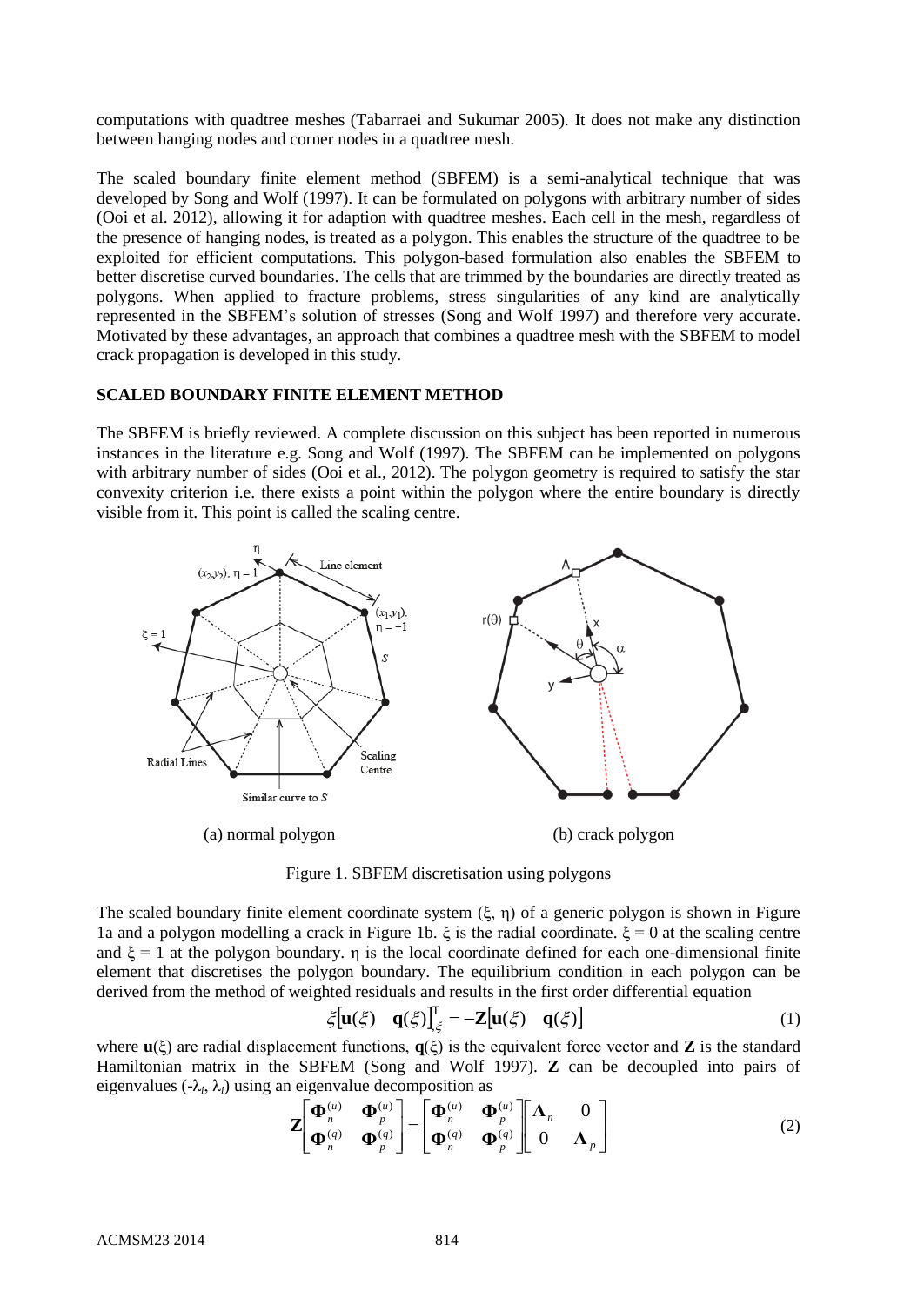where  $\Phi_n^{(u)}$ ,  $\Phi_n^{(q)}$ ,  $\Phi_p^{(u)}$  and  $\Phi_p^{(q)}$  are transformation matrices related to the deformation modes in a polygon.  $\Lambda_n$  and  $\Lambda_p$  are diagonal matrices containing the negative and positive eigenvalues  $-\lambda_i$  and  $\lambda_i$  respectively. The stiffness matrix of a polygon  $\mathbf{K}_p$  can be evaluated as

$$
\mathbf{K}_p = (\mathbf{\Phi}_n^{(q)})^{-1} \mathbf{\Phi}_n^{(u)}
$$
\n(3)

The displacement field **u**(ξ, η) of a sector covered by a line element on a polygon boundary is

$$
\mathbf{u}(\xi,\eta) = \mathbf{N}(\eta)\mathbf{\Phi}_n^{(u)}\xi^{-\Lambda_n}\mathbf{c}
$$
 (4)

where **N**(η) is the shape functions of the finite elements and **c** are integration constants that can be determined from the boundary conditions. Correspondingly, the stress field **σ**( ξ, η) is

$$
\boldsymbol{\sigma}(\xi,\eta) = \boldsymbol{\Psi}_{\sigma}(\eta)\xi^{-\Lambda_n - \mathbf{I}}\mathbf{c}
$$
 (5)

where  $\Psi_{\sigma}(\eta) = \left| \Psi_{\sigma}(\eta) \Psi_{\sigma}(\eta) \Psi_{\sigma}(\eta) \Psi_{\sigma}(\eta) \right|^{T}$  $\Psi_{\sigma}(\eta) = \left[ \Psi_{\sigma_{\rm xy}}(\eta) \quad \Psi_{\sigma_{\rm y}}(\eta) \quad \Psi_{\sigma_{\rm z}}(\eta) \right]$  is the stress mode (Song and Wolf 1997).

# **QUADTREE MESHES IN THE SCALED BOUNDARY FINITE ELEMENT METHOD**

A cell in a quadtree mesh can be directly modelled by the SBFEM as a polygon having arbitrary number of sides, similar to the approach of Tabarraei and Sukumar (2005). No distinction is made between a corner node and a hanging node. All the cells in the quadtree mesh are directly modelled by a unified formulation within the framework of the SBFEM. From the point-of-view of finite element mesh generation algorithms, this is particularly appealing given that a quadtree decomposition is efficient and usually employed prior to triangularisation of the mesh. By employing quadtree meshes directly, the triangularisation process and reduces the computational resources for mesh generation.

In most applications, quadtree meshes are usually generated by constraining the size (lengths) between adjacent elements to 2:1, also known as the 2:1 rule. While the SBFEM does not have to adhere to this restriction, the 2:1 rule contains features that facilitate more efficient computations. When the 2:1 rule is enforced, the cells in the mesh are limited to only the patterns shown in Figure 2. Considering all orthogonal rotations of each of the cells, the total number of different cells that can be present in the quadtree mesh is 24. This can be reduced to 16 for isotropic homogeneous materials considering that rotation does not have effect on some of the cells. Only the stiffness matrices of these cells need to be computed in a linear elastic analysis. These can be pre-calculated and stored for quick data retrieval.



Figure 2. Regular cells in a quadtree mesh satisfying the 2:1 rule

# **FRACTURE ANALYSIS**

#### **Computation of Stress Intensity Factors**

In the SBFEM, a crack is sufficiently modelled using a single polygon (Figure 1b). The crack surfaces are not discretised. The line elements discretising the polygon boundary do not form a closed loop. In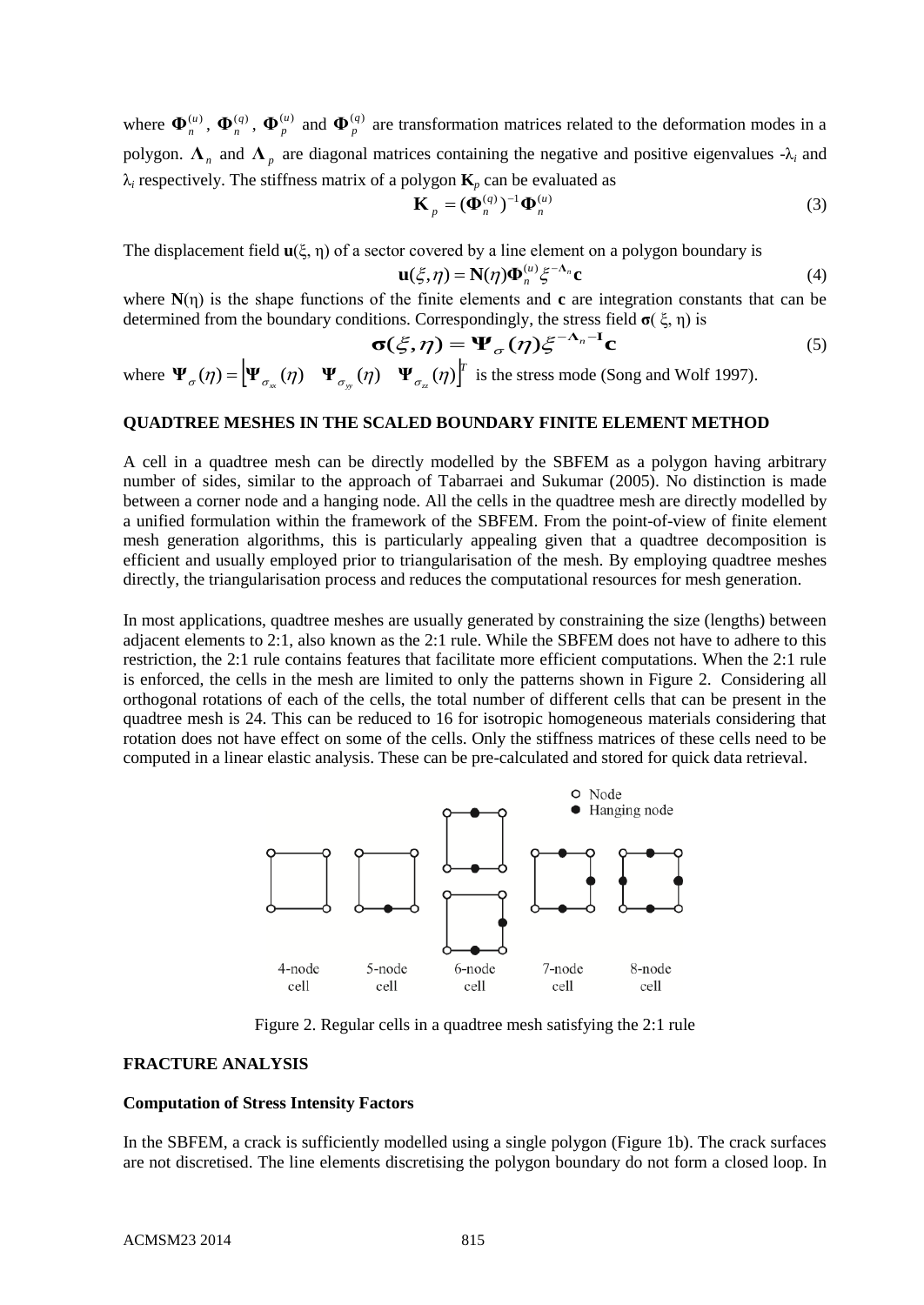a crack polygon, the matrix  $\Lambda_n$  contain two eigenvalues  $\lambda_i$ ,  $i = 1, 2$  satisfying  $-1 < \text{Re}(\lambda_i) < 0$ . These eigenvalues lead to a singular stress field in Eq. (5) as  $\xi \rightarrow 0$ . This feature enables the SBFEM to model the stress singularity accurately. The singular stress field can be obtained from Eq. (5) as

$$
\boldsymbol{\sigma}^{(s)}(\xi,\eta) = \boldsymbol{\Psi}^{(s)}_{\sigma}(\eta) \xi^{-\Lambda_n^{(s)}-1} \mathbf{c}^{(s)}
$$
(6)

where  $\Lambda_n^{(s)}$  is a diagonal matrix containing the two eigenvalues  $\overline{\lambda}_i$ ,  $\Psi_{\sigma}^{(s)}(\eta)$  is the singular stress mode and  $\mathbf{c}^{(s)}$  are the corresponding integration constants (Song and Wolf 1997).

The stress intensity factors are directly evaluated from their definitions. For a crack that is aligned with

the Cartesian coordinate system as shown in Figure 1b, the stress intensity factors are\n
$$
\begin{cases}\nK_I \\
K_{II}\n\end{cases} = \lim_{r \to 0} \sqrt{2\pi r} \Big[ \sigma_{yy} \big|_{\theta=0} \Big[ \tau_{xy} \big|_{\theta=0} \Big]^T = \sqrt{2\pi L_A} \Big[ \Psi_{\sigma_{yy}}^{(s)}(\eta \big|_{\theta=0}) \mathbf{c}^{(s)} \Big] \Psi_{\tau_{xy}}^{(s)}(\eta \big|_{\theta=0}) \mathbf{c}^{(s)} \Big]
$$
\n(7)

where  $L_A$  is the distance from the scaling centre to the boundary in the direction of the crack at  $\theta = 0$ .

# **Crack Propagation Modelling**

The crack propagation direction  $\theta_p$  is determined from the stress intensity factors using the maximum circumferential stress criterion (Sukumar and Prevost 2003)

$$
\theta_p = 2 \tan^{-1} \left( \frac{-2K_{\pi}(\theta_c)/K_{I}(\theta_c)}{1 + \sqrt{1 + 8(K_{\pi}(\theta_c)/K_{I}(\theta_c))^{2}}} \right)
$$
(8)

where  $\theta_c$  is the crack angle.

#### **Automatic Remeshing Algorithm**



Figure 3. Automatic remeshing procedure

Figure 3a shows the mesh in the vicinity of a crack tip during a generic load step. The remeshing algorithm is depicted in Figure 3 and involves the following four steps:

- 1. Identify the smallest cell surrounding the crack polygon  $h_{\text{min}}$ . Refine the mesh in the region near the crack tip to  $h_{\min}$ .
- 2. Identify the region around the new crack tip  $\Omega_{\text{cir}}$ . Any cells that are in contact with this region is refined. The region affected by the remeshing can be larger than  $\Omega_{\text{cir}}$  as the 2:1 rule is enforced during this process. The resulting mesh is depicted in Figure 3b.
- 3. Identify the cells that intersect or overlap  $\Omega_{\text{cir}}$  and merge them into a single polygon as shown in Figure 3c.
- 4. Split the cells cut by the crack path into two, leading to the mesh in Figure 3d.

## **NUMERICAL EXAMPLE**

The cracked polymethylcrylate (PMMA) beam with three holes subjected to three-point bending shown in Figure 4 is considered. The load  $P = 4.45$  N. This problem is a widely used numerical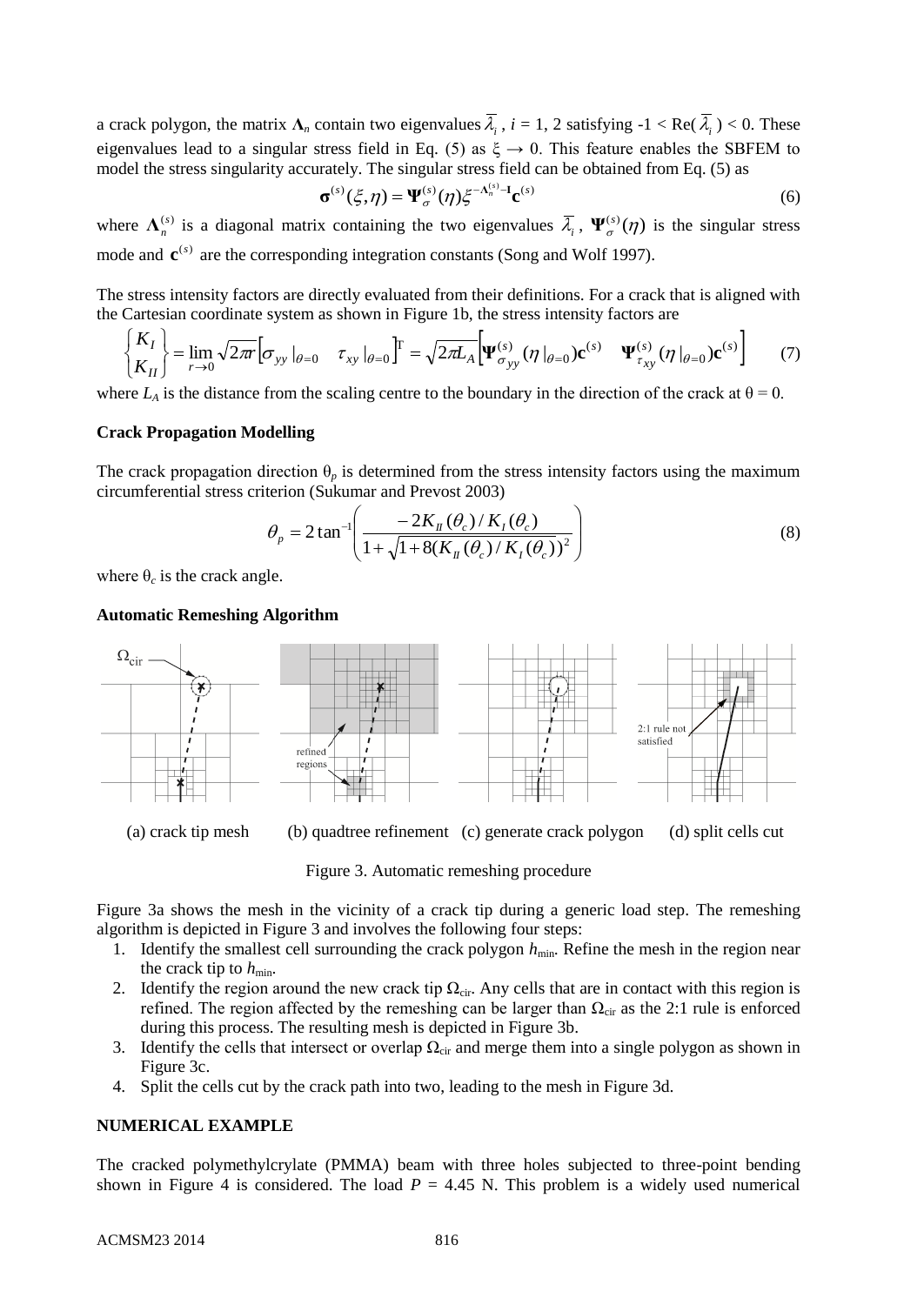benchmark for crack propagation problems e.g. Bittencourt et al. (1996). The material properties of the beam are: Young's modulus  $E = 29$  GPa and Poisson's ratio  $v = 0.3$ . Plane stress conditions are assumed. Two cases, I and II, having different values of *a* and *b* as shown in Figure 4 are considered.



Figure 4. Cracked beam with three holes subjected to three-point bending

Figures 5a and 5b show the initial meshes of the beam for Cases I and II, respectively. The mesh for Case I has 473 cells of which 349 are regular square cells shown in Figure 1 and 124 are irregular cells. The total number of nodes for this mesh is 658. In Case II, the mesh has 476 cells of which 354 are regular square cells and 122 are irregular cells. The total number of nodes for this mesh is 661. In both Cases I and II, a crack incremental length  $\Delta a = 0.5$  mm is specified for the simulation.

| the contract of the contract of the con-                                                                                 | the contract of the contract of the contract of the contract of the contract of |
|--------------------------------------------------------------------------------------------------------------------------|---------------------------------------------------------------------------------|
| $\circ$                                                                                                                  | .                                                                               |
|                                                                                                                          | $\overline{\circ}$                                                              |
|                                                                                                                          |                                                                                 |
| _________                                                                                                                |                                                                                 |
| $\sqrt{2}$                                                                                                               | $\circ$                                                                         |
| Scale & Address Address of                                                                                               | .                                                                               |
| ______________________                                                                                                   | .                                                                               |
| the product of the contract of the contract of<br>$\overline{\bullet}$<br>and the development of the control of the con- | ____________<br>$\circ$                                                         |
| $\frac{1}{2}$<br><b>LIGHTING</b><br>.                                                                                    | _______________                                                                 |

(a) Case I (b) Case II

Figure 5. Initial meshes of the cracked beam

Figures 6a and 6b show the final meshes of the beam for Cases I and II, respectively. For Case I, the final mesh has 1075 cells of which, 264 are irregular. For Case II, the final mesh has 829 cells of which, 264 are irregular. The difference in the crack length and location, as outlined in Figure 2 for both the cases considered, is observed to affect the crack propagation path.



(a) Case I (b) Case II

Figure 6. Final meshes of the cracked beam

In Case I, the crack initially curves towards the bottom hole. As it approaches the bottom hole, the crack turns towards the the middle hole. The crack path once again deflects towards the loading point as it approaches the middle hole. In Case II, the crack propagation is a curved line evolving towards